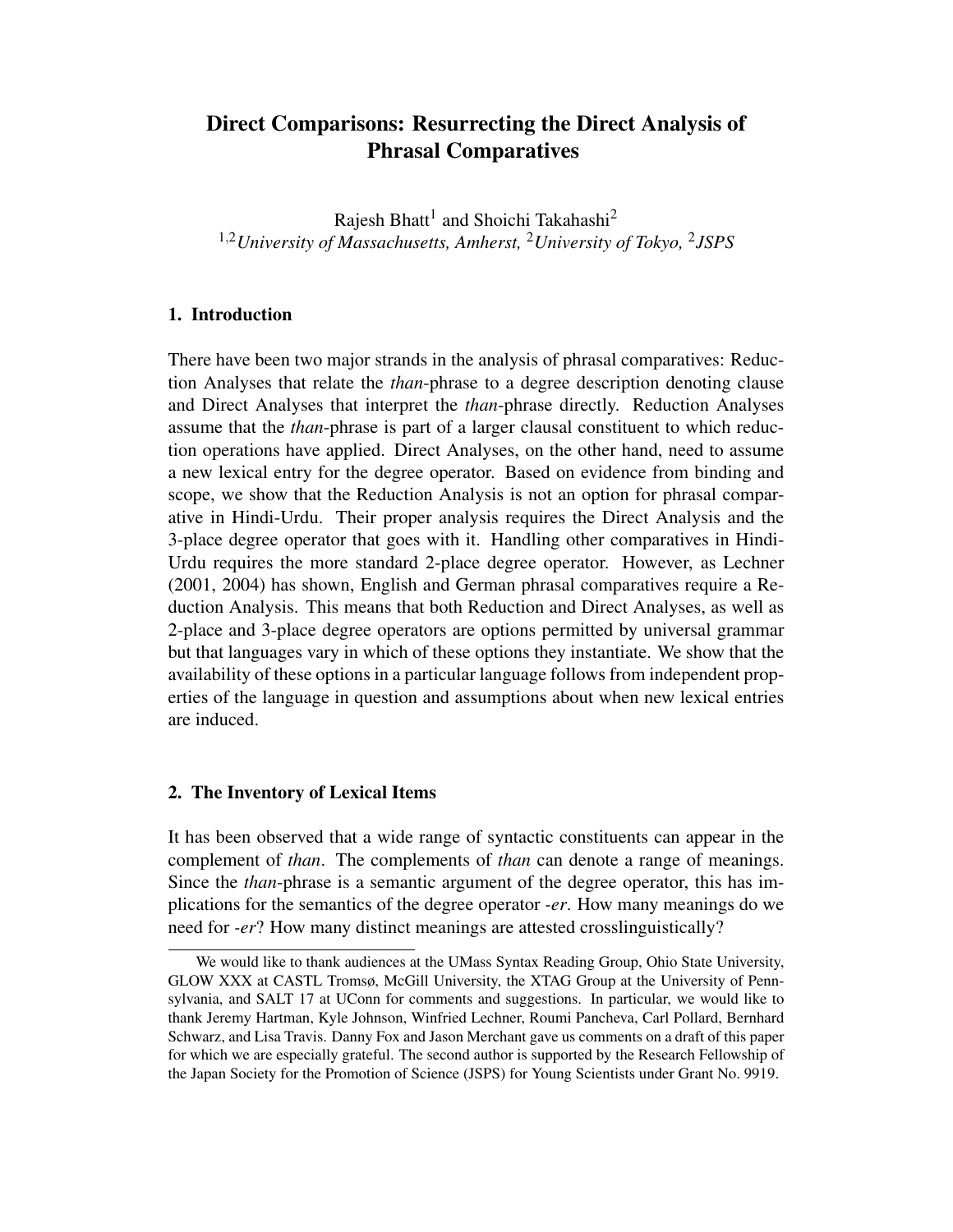#### *2.1. 2-place -er and Clausal Comparatives*

To address this issue, let us first consider comparatives like (1) in which a degree description appears in the complement of *than*.

- (1) a. John is taller than six feet.
	- b. Hindi-Urdu:

Atif-ne tiin-se Atif-Erg three-than more zyaadaa kitaabe khariid-ii thĩ: books.f buy-Pfv.f be.Pst.FPl

'Atif bought more than three books.'

We can handle (1) by assigning *-er* the semantics in (2). According to this lexical entry, *-er* combines with two degree predicates. Therefore we will refer to this lexical entry as 2-place *-er*.

(2) 
$$
\llbracket -\mathrm{er} \rrbracket = \lambda P_{dt}.\lambda Q_{dt}.\exists d[Q(d) \wedge \neg P(d)]
$$

Assuming that gradable adjectives, such as *tall*, denote a function of type  $\langle d, \langle e, t \rangle \rangle$ , as in (3), a syntactic constituent that functions as the second argument of the 2-place *-er* is created by Quantifier Raising (QR) of *-er*, as illustrated in (4).<sup>1</sup>

- (3)  $\llbracket \text{ tall} \rrbracket = \lambda d \cdot \lambda x$ . [*x* is *d*-tall]
- (4)  $[[-er]$  [than 6 feet]]  $[\lambda d.$  [John is *d*-tall]]]

In addition to degree descriptions, *than* can also take a clausal structure, as in  $(5a)$  (clausal comparatives).<sup>2</sup> It would be desirable if we could handle clausal comparatives with the independently needed 2-place *-er*. Indeed, it is widely considered that this is possible. We can assume that the complement of *than* in clausal comparatives also denotes a predicate of degrees, given several well-motivated assumptions: a *than*-phrase involves a gradable predicate, which is deleted under identity with one in the matrix clause, and the degree argument of the silent gradable predicate is abstracted over, due to operator movement.

- (5) a. John is taller than [Bill is].
	- b.  $\left[ \left[ -\frac{\text{er}}{\text{t}} \left[ \text{than } [OP \lambda d_1, [Bill is d_1 \text{tall}]] \right] \right] \left[ \lambda d_2, [John is d_2 \text{tall}]] \right] \right]$

We have seen that the 2-place *-er* can combine with two types of syntactic constituents, both of which denote a predicate of degrees. There are also cases where *-er* combines with a constituent that is not a predicate of degrees suggesting the need for another lexical entry. We turn to such cases in the next section.

(i) [Bill jitnaa lambaa hai] [John us-se Bill how tall is John that-than more zyaadaa lambaa hai] tall is 'John is taller than Bill is.'

<sup>1</sup>For simplicity, we assume that *6 feet* is ambiguous between a degree name (as in *John is 6 feet tall*) and a predicate of degrees. See Pancheva (2007) for an alternative.

<sup>2</sup> In Hindi-Urdu, a clausal structure cannot appear in the complement of *-se* 'than' for a reason to which we will return. Instead, correlatives must be used to express clausal comparatives, as in (i).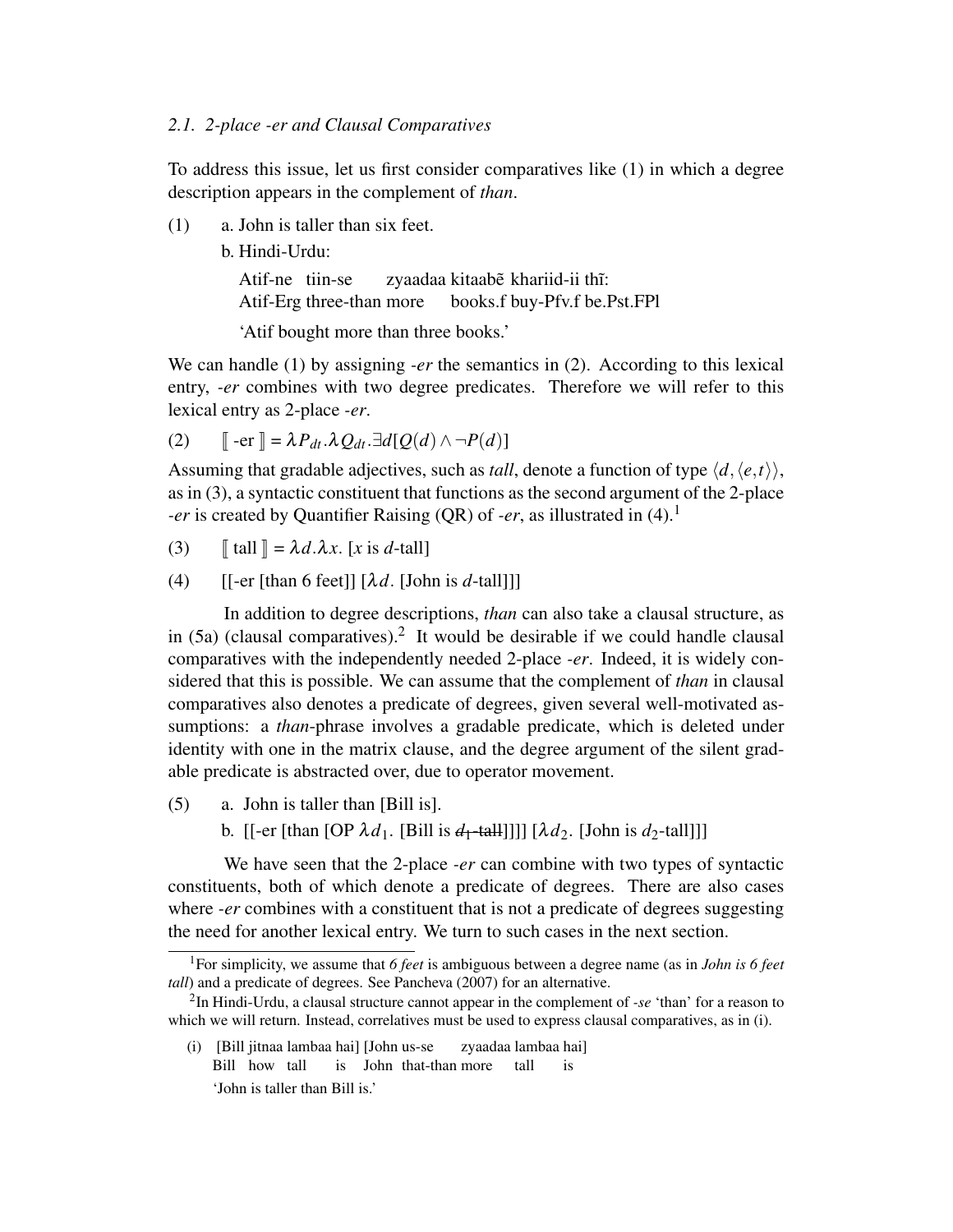### *2.2. 3-place -er and Phrasal Comparatives*

Phrasal comparatives, exemplified in (6), raise an interesting question for the semantics of the degree operator because only an individual type element is present in the complement of *than*. Moreoever there is no clear evidence for clausal structure. Consequently, on the surface, the degree operator does not combine with a predicate of degrees.

(6) a. John is taller than Bill.

b. John Bill-se zyaadaa lambaa hai John Bill-than more tall is 'John is taller than Bill.'

However, it is certainly possible to pursue the hypothesis that the 2-place *-er* is also at work in phrasal comparatives. Under this approach, a silent clausal structure must be posited in the complement of *than*, just like in clausal comparatives, and a bigger constituent is assumed to be deleted in phrasal comparatives than in clausal ones (Reduction Analyses, see Lechner 2001, 2004, Merchant 2006, and Pancheva 2006, 2007 among others). One advantage of Reduction Analyses is obvious: we can maintain the simplest lexical inventory in which there is only one lexical entry for the degree operator.

(7) [[-er [than [OP  $\lambda d_1$ . [Bill is  $d_1$ -tall]]]  $[\lambda d_2]$ . [John is  $d_2$ -tall]]]

However, there is another approach to phrasal comparatives, which does not posit any silent structure, but postulates another lexical entry for the degree operator. Under this view, the degree operator can directly take an argument of type *e* (Direct Analyses, see Heim 1985 for detailed discussion). One lexical entry of *-er* that makes this possible is provided in (8), in which it needs to take two individuals and one predicate of individuals and degrees as its arguments (the 3-place *-er*).

(8) 
$$
\llbracket -\text{er} \rrbracket = \lambda x. \lambda P_{det}. \lambda y. \exists d[P(y, d) \land \neg P(x, d)]
$$

The predicate of individuals and degrees is created by movement of the associate and the degree operator, as illustrated in (9). We assume that first the associate moves creating a syntactic constituent that is a predicate of individuals. The degree operator and the *than*-phrase form a constituent, which undergoes QR, "tucking-in" beneath the moved associate (Richards 1997).<sup>3, 4</sup>

(9) a. John is taller than Bill. [John  $\left[ \left[ -er \right]$ [than Bill]]  $\left[ \lambda d. \lambda x. \right]$  [x is *d*-tall]]]]

 $3$ Locality constraints apply to the (covert) movement of the associate as noted in Heim (1985). Relevant examples are *\*I spent more time with a woman who played the clarinet than the lute* (from Heim 1985) and *\*More people live in the country that Bush governs than Putin* (from Merchant 2006). Reduction Analyses are also able to handle these facts.

<sup>4</sup>The effect of syntactic ellipsis in Reduction Analyses is obtained in the Direct Analysis by making use of a predicate of individuals and degrees twice in semantics. Thus, the Direct Analysis can be regarded as a semantic ellipsis approach. See Heim (2000) for further discussion.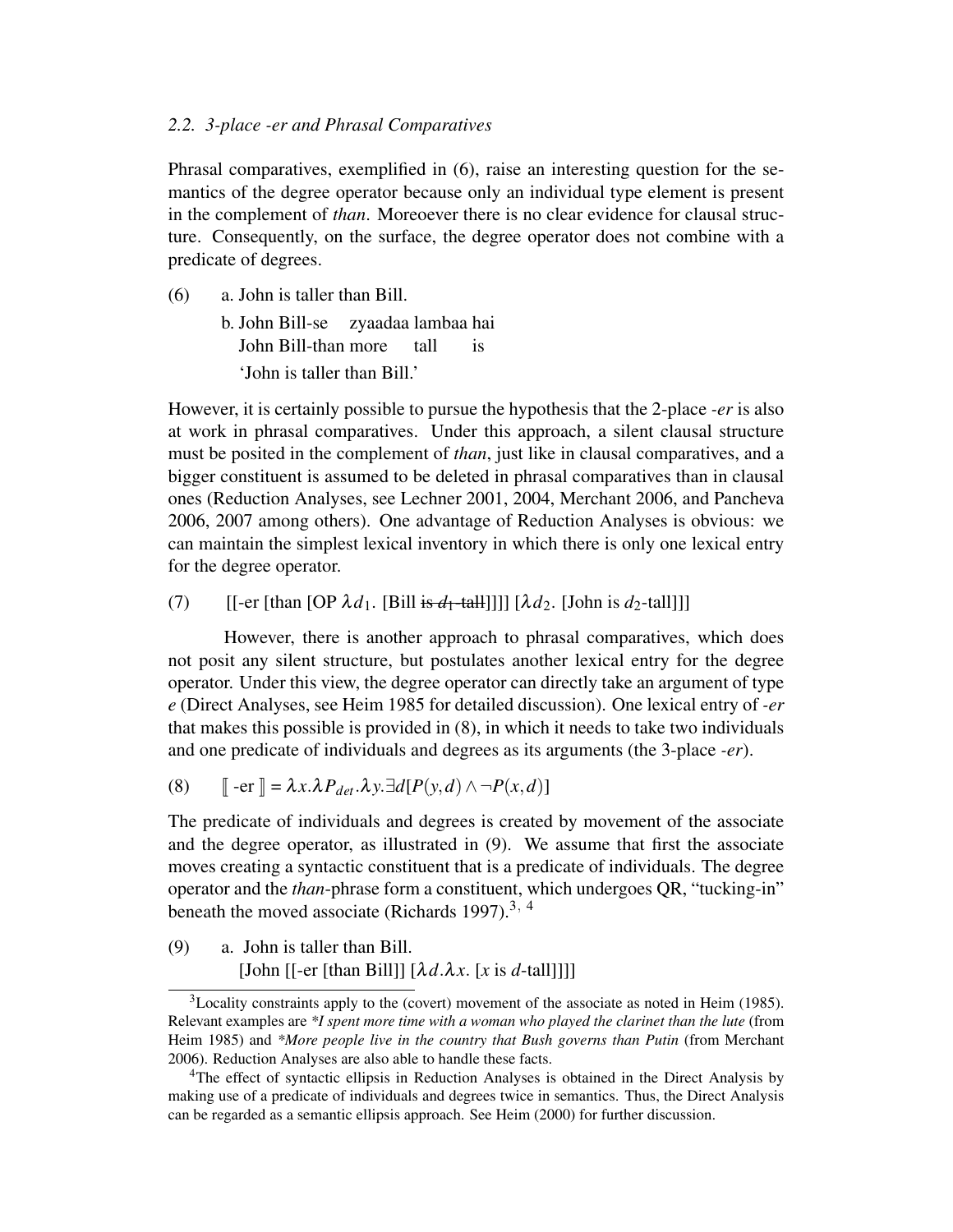b. More students read LGB than the MP. [LGB [[-er [than the MP]]  $[\lambda d.\lambda x. [d$ -many students read *x*]]]]

We have seen that the 2-place *-er* must be assumed independently of phrasal comparatives. Combined with an ellipsis operation, it can successfully deal with phrasal comparatives. Is there any evidence which requires the 3-place *-er*, as well? Lechner (2001, 2004) argues that there is no such evidence at least in English (and German). In fact, Lechner makes the stronger claim that the Direct Analysis (and hence, the 3-place *-er*) should not be available for English and all phrasal comparatives must be derived from their clausal source by reduction operations. Lechner's claim is based on the analysis of Pinkham's contrast and the binding properties of subjects in phrasal comparatives. We believe that these arguments are not conclusive. However, a natural extension of Lechner's binding data provides a conclusive argument against the availability of the Direct Analysis in English and it is this set of facts that we turn to in the next section. On the basis of these facts, we conclude, in accordance with Lechner, that the 3-place *-er* is not available in English. We then turn our attention to Hindi-Urdu which we argue provides evidence for a Direct Analysis and the 3-place *-er*. Languages, then, vary in their lexical inventories with respect to degree operators and we consider some implications of this fact for a theory of crosslinguistic variation in the final section.

# 3. Ruling out The Direct Analysis in English

The following generalization emerges from Lechner's (2004) discussion of the binding properties of phrasal comparatives.

(10) The Phrasal Comparative Binding Generalization:

The remnant is c-commanded by everything that c-commands the associate.

This generalization is exemplified by the binding facts in  $(11)$  and  $(12)$ <sup>5</sup>. To illustrate the generalization, let us consider (11). In (11a), the pronoun c-commands the associate and cannot corefer with a name within the remnant suggesting that it also c-commands the remnant. In (11c), the associate is not c-commanded by the pronoun and the pronoun can corefer within the remnant suggesting that it does not c-command the remnant. The generalization also receives support from the Condition A data in (11d) and (12c).

- (11) a. \*More people introduced him*<sup>i</sup>* to Sally than to Peter*i*'s sister.
	- b. More people introduced Peter*<sup>i</sup>* to Sally than to his*<sup>i</sup>* sister.
	- c. ?More people introduced Sally to him*<sup>i</sup>* than Peter*i*'s sister.
	- d. More people introduced him*<sup>i</sup>* to Sally than to himself*<sup>i</sup>* .

<sup>5</sup>These examples are different from the ones considered by Lechner. Lechner's examples involved a pronoun in the subject position but since the subject position always c-commands the remnant, his examples did not make the intended point. To avoid this confound, our examples involve pronouns in non-subject positions.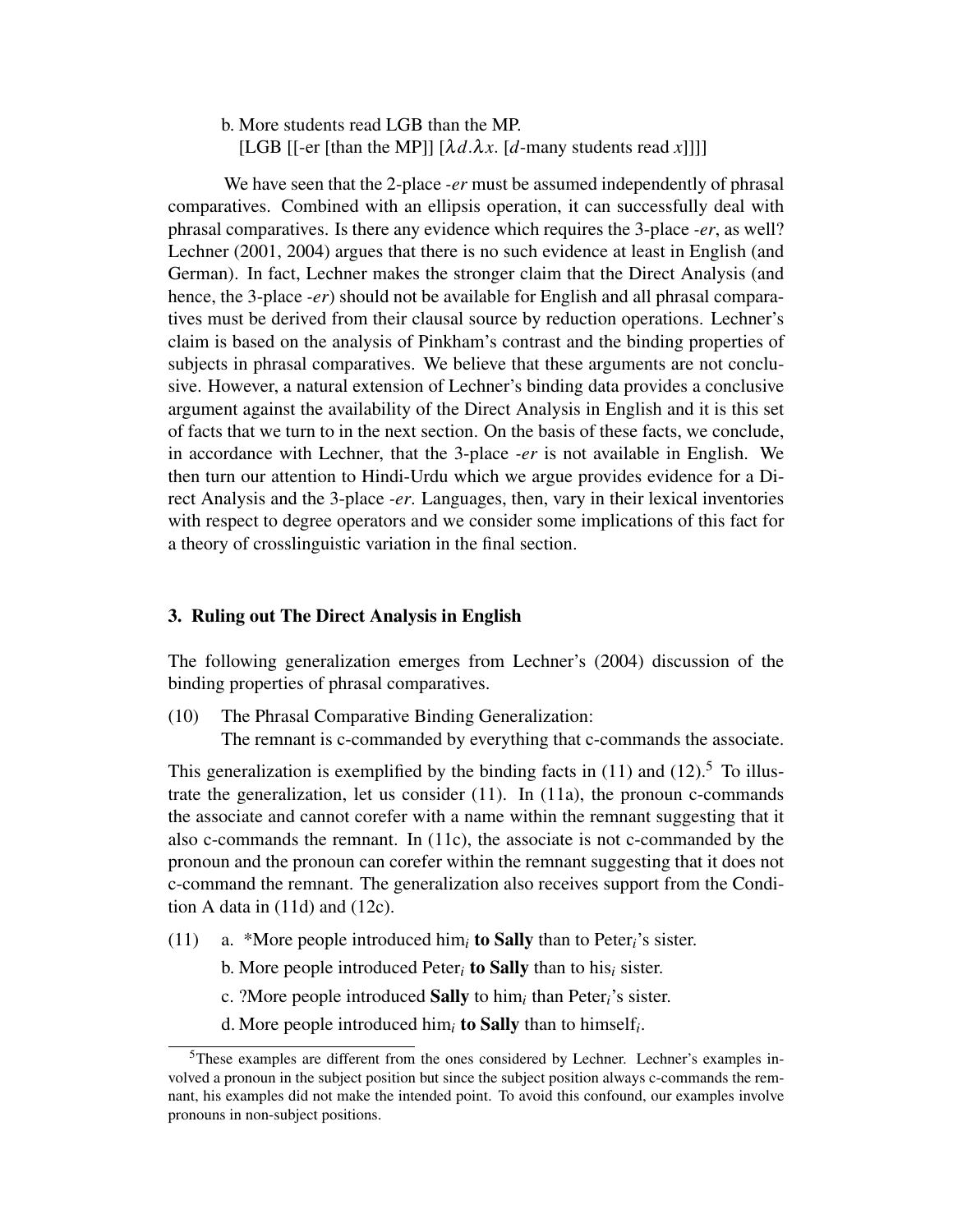(12) a. \*More people gave him*<sup>i</sup>* a picture of Sally than a picture of Peter*i*'s sister. b. More people gave Peter<sub>i</sub> **a picture of Sally** than a picture of his<sub>*i*</sub> sister. c. More people gave Peter*<sup>i</sup>* a picture of Sally than a picture of himself*<sup>i</sup>* .

(13) shows that the ungrammaticality of (11/12a) cannot be explained by claiming that a direct object and an indirect object always c-command a *than*-phrase. In both (13a, b), the pronoun does not c-command the associate and consonant with the generalization in (10), it can corefer with a name in the remnant.

(13) a. Mary gave him*<sup>i</sup>* more presents than John*i*'s mother.

b. Mary gave more presents to him*<sup>i</sup>* than John*i*'s mother.

Let us consider how these facts follow under a Reduction Analysis. A Reduction Analysis could yield representations like (14) for (11a, c) respectively.

- (14) a. \*More people introduced him*<sup>i</sup>* to Sally [than λ*d*. *d*-many people introduced him*<sup>i</sup>* to Peter*i*'s sister]
	- b. ?More people introduced Sally to him*<sup>i</sup>* [than  $\lambda d$ . *-d*-many people introduced Peter<sub>i</sub>'s sister to him<sub>*i*</sub>]</sub>

The generalization in (10) is captured naturally under such a Reduction Analysis. An associate and a remnant are situated in exactly the same syntactic configuration. This means that whatever c-commands an associate c-commands the remnant and whatever is commanded by the associate is c-commanded by the remnant.

Under the Direct Analysis, the structural relations that hold between the associate and the rest of the matrix clause do not translate into structural relations between the remnant and the rest of the matrix clause. This can be seen in the structural representations that the Direct Analysis would assign to (11a, c) respectively.

- (15) a. [[to Sally] [[-er [than to Peter*i*'s sister]]  $[\lambda d.\lambda x. [d$ -many people introduced him<sub>*i*</sub> to *x*]]]
	- b. [[Sally] [[-er [than Peter*i*'s sister]]  $[\lambda d.\lambda x$  [*d*-many people introduced *x* to him<sub>*i*</sub>]]]]

Neither representation has the pronoun c-commanding the remnant. This means that the Direct Analysis is insensitive to an aspect of structure that plays a role in determining binding relations in phrasal comparatives. As a result, it does not predict the generalization in (10). Therefore, the Direct Analysis (and accordingly, the 3-place *-er*) cannot be at work in English. If it was available, the Condition C violations in (11/12a) would not be accounted for.

The generalization in (10) is not quite accurate as stated. This is shown by the acceptability of examples like (16).

(16) a. More people introduced him<sub>i</sub> to Sally than to the popstar that Peter<sub>i</sub> actually wanted to meet. (Carl Pollard p.c.)

b. More people introduced him*<sup>i</sup>* to Sally than to the woman that Peter*<sup>i</sup>* likes.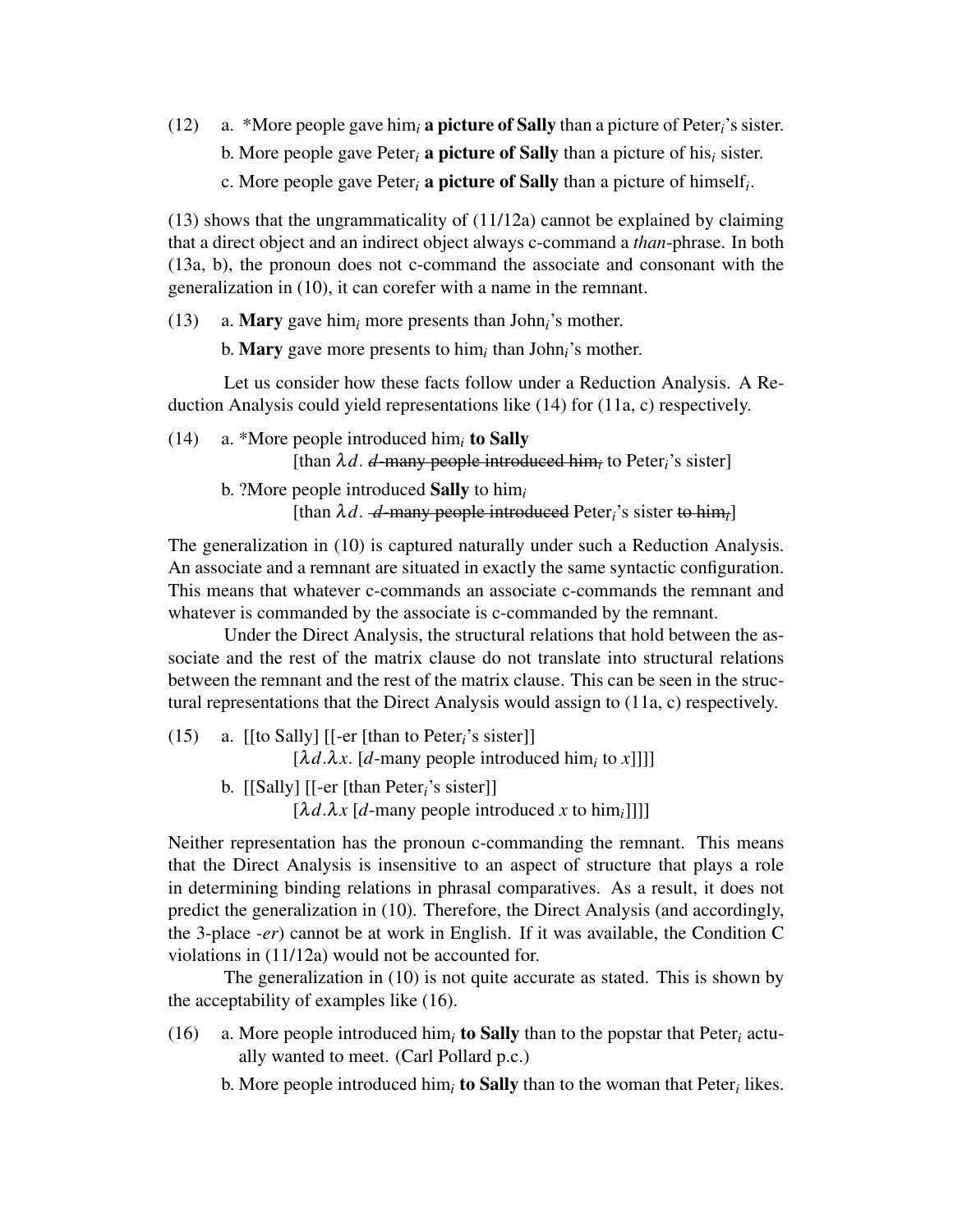In (16a, b), the pronoun c-commands the associate and yet is able to corefer with a name inside the remnant, contradicting (10). But note that the offending name in (16a, b) is contained within an adjunct, a relative clause. What we have here is an instance of the familiar adjunct-argument Condition C obviation asymmetry. The contrast in (17) supports this characterization.

- $(17)$  a. \*More people told him<sub>i</sub> the rumor that Mary was a thief than the rumor that John*<sup>i</sup>* was a drug addict.
	- b. More people told him*<sup>i</sup>* their day to day stories than the rumors that John*<sup>i</sup>* actually wanted to hear.

In (17a), the name is contained within a complement and there is no Condition C obviation. But in (17b), like in (16a, b), the name is contained within a relative clause adjunct and Condition C is obviated. The existence of this asymmetry indicates that an analysis along the lines of (14) is incomplete. Other environments where this asymmetry is found involve overt movement of the maximal projection containing the name. This suggests that the remnant in phrasal comparatives also undergoes overt movement followed by elision of the remainder of the *than*-constituent as in Merchant (2006). With this modification, the facts in (16) and (17) no longer constitute a real counterexample to (10). The adjunct relative can be merged with the remnant after the remnant has moved out of the elided constituent and thus does not have to be in the c-command domain of a pronoun that c-commands the remnant before movement as in Lebeaux (1990). Complements must be merged early and so a name within a complement must be within the c-command domain of any pronoun that c-commands the remnant before movement.<sup>6</sup>

## 4. Hindi-Urdu: A case for the Direct Analysis

We have seen that the Direct Analysis is unavailable in English and that we need a Reduction Analysis to handle English phrasal comparatives. Now we turn to phrasal comparatives in Hindi-Urdu. We find that the Direct Analysis is available and that it is the Reduction Analysis that is unavailable.

#### *4.1. Basic Description*

We start with a basic description of phrasal comparatives in Hindi-Urdu. The remnant combines with the postposition *-se* 'than'. *-se*-phrases always precedes degree morphology.

 $6$ This is a good place to note that the Condition C data with phrasal comparatives is fragile. The judgments are not as secure as we would like them to be. In this, it resembles the fragility of the Condition C data associated with overt *wh*-movement. Since we are suggesting that remnants undergo overt A-bar movement, this parallel makes sense. But a note of caution is also in order. The binding data constitutes the only argument against the availability of a Direct Analysis in English. If this data turns out to be compromised, so will the argument against the availability of a Direct Analysis in English.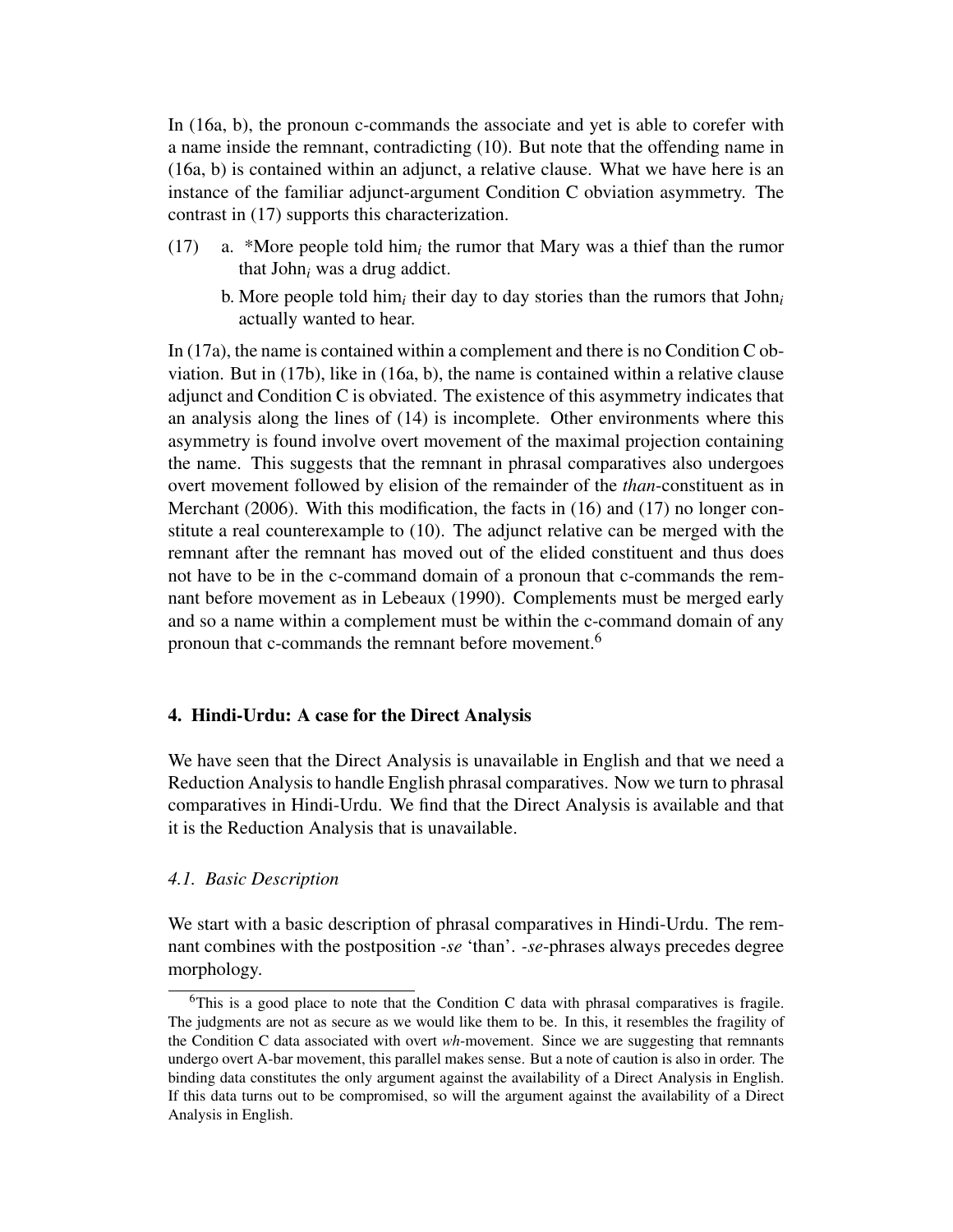(18) a. associate  $>$  remnant  $>$  more: ok

Atif-ne Boman-se zyaadaa kitaabe parh-i: Atif-Erg Boman-than more books.f read-Pfv.FPl

'Atif read more books than Boman.'

b. associate  $>$  more  $>$  remnant:  $*$ 

\*Atif-ne zyaadaa kitaabẽ Boman-se parh-ĩ: Atif-Erg more books Boman-than read-Pfv.FPl

'Atif read more books than Boman.'

As long as the remnant precedes *more*, there are no further restrictions on the relative order of the associate and the remnant: the remnant may precede the associate and there may be material between the associate and the remnant. This ordering restriction makes sense once we note that the *than*-phrase is an argument of *more* and arguments precede their heads in Hindi-Urdu. In its merge configuration, the *than*phrase precedes the degree operator. From here the *than*-phrase can undergo further scrambling to the left allowing for surface non-adjacency between the remnant and the degree operator as well as orders where the remnant precedes the associate.

The associate can be a PP or a DP and have any grammatical function. As (19e) shows, it can even be a temporal adverb as long as it is realized by a DP.

(19) a. associate = nominative subject: $\frac{7}{7}$ 

Atif Atif.M Maya-than more Maya-se (zyaadaa) lambaa hai tall.MSg be.Prs.Sg

'Atif is taller than Maya.'

b. associate = ergative subject:  $(18)$ 

c. associate = dative indirect object: $8$ 

Atif-ne Mina-ko Tina-se zyaadaa tohfe Atif-Erg Mina-Dat Tina-than more presents.m give.Pfv.MPl diye

'Atif gave more presents to Mina than to Tina.'

d. associate = locative

Amrika-me Rus-se America-in Russia-than more zyaadaa log people stay-Hab.MSg be.Prs.Pl rah-te haiN

'More people live in America than in Russia.'

e. associate = temporal adverb, realized by a DP

Atif-ne **aaj** kal-se Atif-Erg today yesterday-than more zyaadaa kitaab<mark>ẽ paṛh-ĩ:</mark> books.f read-Pfv.FPl

'Atif read more books today than yesterday.'

<sup>7</sup>The degree head *zyaadaa* can be covert with a subclass of adjectives, for example with *lambaa* 'tall', but not with *utsuk* 'eager'. It must be overtly realized with attributive comparatives.

<sup>8</sup>This example is actually ambiguous in exactly the same way as *Atif gave more presents to Mina than Tina* i.e. the subject can also be the associate.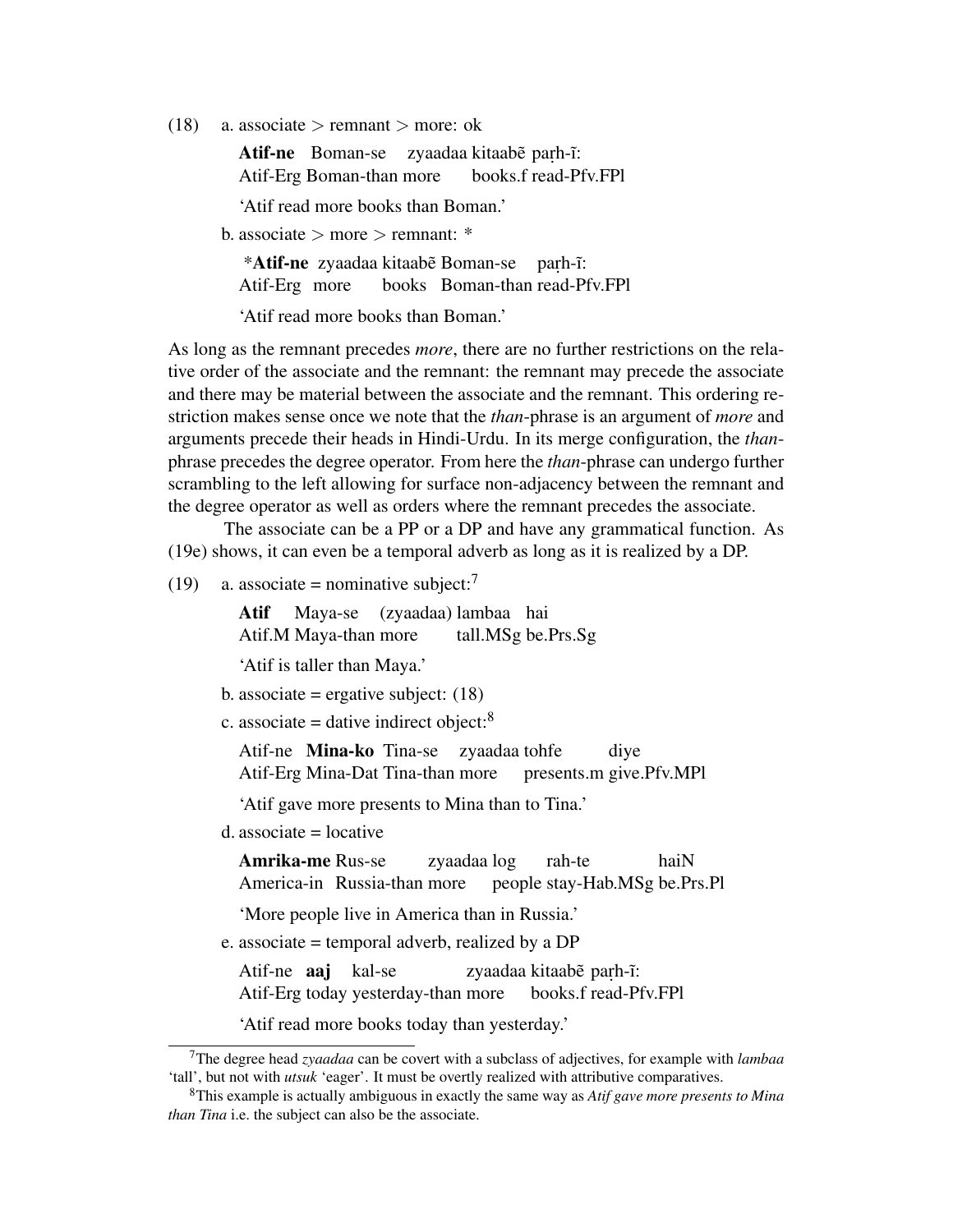But if the remnant is not a DP, the resulting phrasal comparative is not well-formed. This is in contrast to English phrasal comparatives where essentially any phrasal constituent can form the remnant. The adverbials *happily* and *unhappily* are not realized by DPs in Hindi-Urdu and consequently the corresponding phrasal comparative in (20b) is ungrammatical.

- (20) a. More students read the textbook happily than unhappily.
	- b. \*[khush ho kar] [dukhii ho kar]-se zyaadaa chaatrõ-ne kitaab happy be do sad be do-than more people-Erg book.f parh-i: read-Pfv.f

Intended: 'More students read the textbook happily than unhappily.'

The remnant, which is marked by the postpositional *-se*, can only be a bare DP. The case marker on the associate cannot appear on the remnant.

(21) a. associate = ergative subject *Atif-ne*

\*Atif-ne Mina-ko Tina-ne-se Atif-Erg Mina-Dat Tina-Erg-than more zyaadaa tohfe presents.m give.Pfv.MPl diye

intended meaning: 'Atif gave more presents to Mina than Tina.'

b. associate = dative indirect object *Mina-ko*

\*Atif-ne Mina-ko Tina-ko-se Atif-Erg Mina-Dat Tina-Dat-than more zyaadaa tohfe presents.m give.Pfv.MPl diye

intended meaning: 'Atif gave more presents to Mina than to Tina.'

The ungrammaticality of (21a, b) fits with the general absence of case stacking in Hindi-Urdu and the fact that postpositions can only combine with DPs.

### *4.2. Applying the Direct Analysis to Hindi-Urdu*

Let us consider the application of the Direct Analysis to a concrete example, (19c), repeated below as (22).

(22) Amrika-me Rus-se America-in Russia-than more zyaadaa log people stay-Hab.MSg be.Prs.Pl rah-te haiN 'More people live in America than in Russia.'

The degree morphology is located on the subject *zyaadaa log* 'more people' and the *-se*-phrase, *Rus-se* 'Russia-than' precedes the degree morphology. In this example, the associate *Amrika-me* 'America-in' is a locative semi-argument of the predicate *rah* 'stay'. The default position of this locative (in a non-comparative) is after the subject but here, it must precede the subject. This precedence restriction is discussed in Section 4.4. The surface word order in (22) is quite close to what we need for interpretation. The associate has moved overtly creating a predicate that can be targeted by the movement of the degree phrase.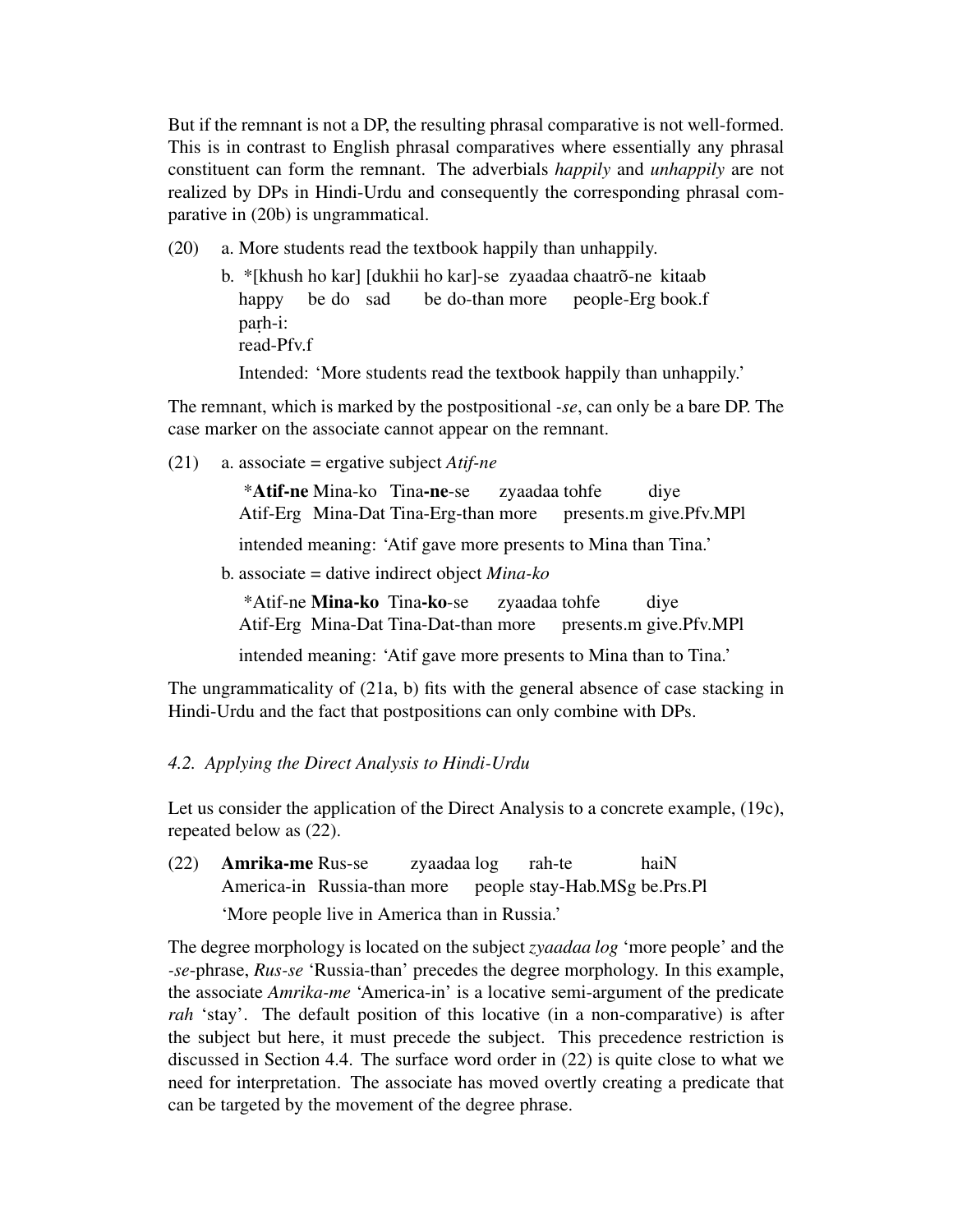(23)  $\left[ \left[ \text{America-in} \right]_1 \right] \left[ \left[ \left[ \text{Russia-than} \right] \text{ more} \right] \text{ people} \right] \text{ live } t_1 \right]$ 

But the associate is a PP. Since Hindi-Urdu does not allow P-stranding, it takes its postposition along with it when it moves. For interpretation, however, we assume that the postposition stays in its base position.<sup>9</sup> The degree phrase, which consists of the degree head *zyaadaa* and the *-se*-phrase, then moves to the edge of the predicate created by the movement of the associate. This yields the desired interpretation.

- (24) a. Movement of associate, Pied-piped P is interpreted low: [[America]  $\lambda x$ . [[[[Russia-than] more] people] live in *x*]]
	- b. Degree Phrase moves, tucking-in below Associate: [[America] [[[Russia-than] more]  $[\lambda d.\lambda x$ . [[d-many people] live in *x*]]]]

In the following sections, we present a number of arguments for the availability of the Direct Analysis for Hindi-Urdu phrasal comparatives.

# *4.3. The Single Remnant Restriction*

Phrasal Comparatives in many languages allow for multiple remnants as can be seen in (25a). In contrast, phrasal comparatives in Hindi-Urdu only allow for a single remnant. Multiple remnants are sharply ungrammatical (see (25b)). We refer to this property of Hindi-Urdu phrasal comparatives as 'The Single Remnant Restriction'.

- (25) a. Tina read more books today than Pim yesterday.
	- b. \*Tina-ne aaj Tina-Erg today Pim yesterday-than more [Pim kal-se] zyaadaa kitaab<mark>ẽ</mark> paṛh-ĩ: books.f read-Pfv.FPl intended: 'Tina read more books today than Pim yesterday.'

This meaning is conveyed by a clausal structure realized by a correlative.<sup>10</sup>

(26) [Pim-ne kal Pim-Erg yesterday how.many.f books.f read-Pfv.FPl Tina-Erg today jitnii kitaab<mark>ẽ paṛh-ĩ:]</mark> [Tina-ne aaj us-se that-than more zyaadaa kitaab<mark>ẽ paṛh-ĩ:]</mark> books read-Pfv.FPl 'Tina read more books today than Pim yesterday.' (Literally: 'How many books Pim read yesterday, Tina read more books than that today.')

Lechner's Reduction Analysis offers a uniform treatment of comparatives with multiple remnants like (25a) and cases with a single remnant. But under such an analysis the Single Remnant Restriction found in Hindi-Urdu is unexpected.<sup>11</sup>

<sup>&</sup>lt;sup>9</sup>Note that the postposition makes a semantic contribution. This can be seen by the fact that the Hindi-Urdu counterparts of 'More people live on the earth than the moon' and 'More people live in the earth than the moon' have, as one might expect, different meanings.

 $10$ Note that the main clause of the correlative contains a phrasal comparative. The complement of *-se* 'than' is a pronoun that refers to the degree description created by the correlative clause. Since the *than*-phrase stands for a degree description, we need to use the 2-place *-er*.

<sup>&</sup>lt;sup>11</sup> Merchant (2006) provides an alternative analysis of the Single Remnant Restriction which is compatible with the Reduction Analysis. His analysis begins with the observation that there are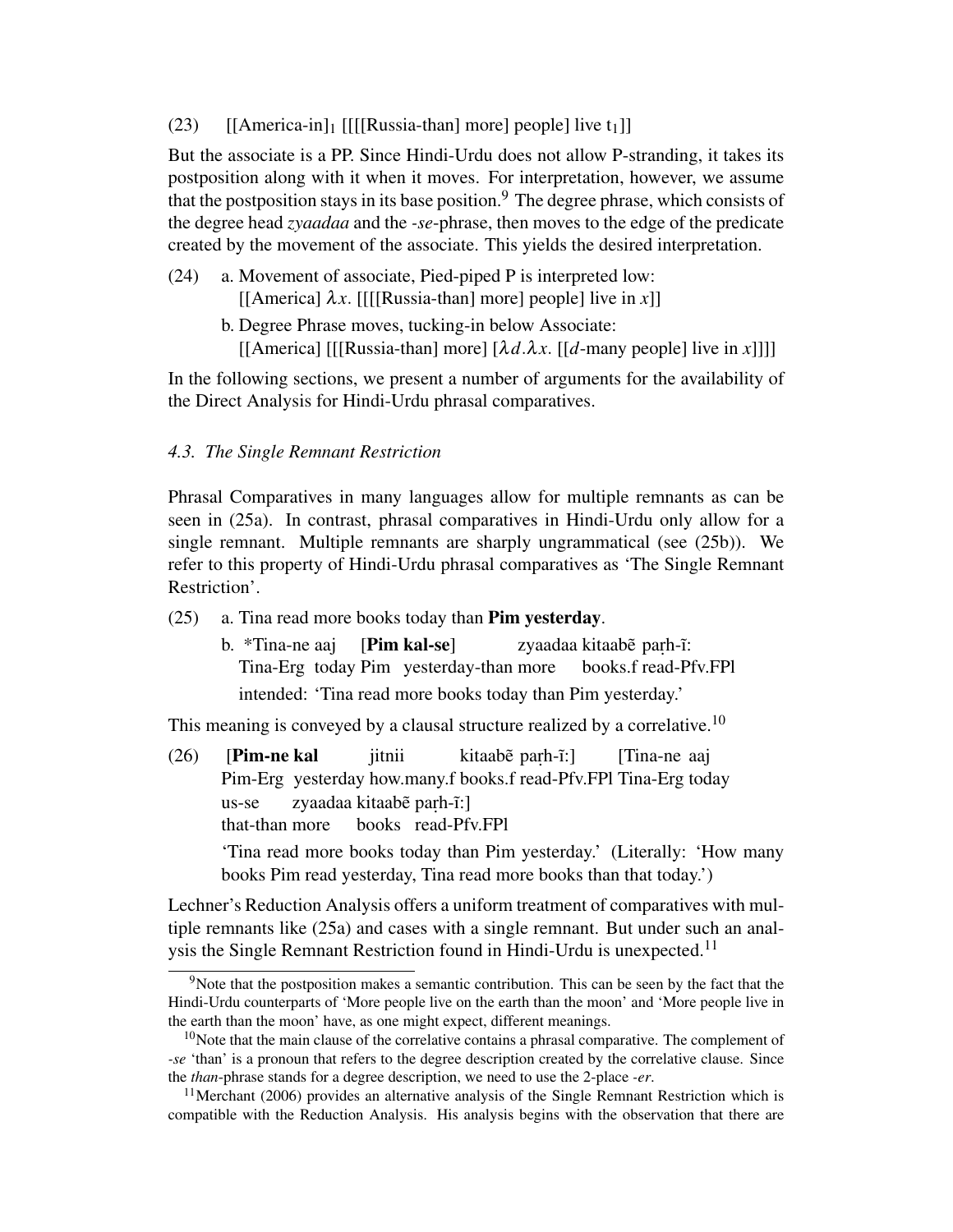The Direct Analysis, however, predicts a Single Remnant Restriction. To see this consider a generalization of the 3-place *-er* into a 2*n*+1-place *-er*. Such an *-er* would combine with *n* associates, *n* remnants, and a predicate of *n* individuals and a degree. For (25a) where we have two associates, *n* would be two and we would need a 5-place *-er*. In order to get the relevant arguments in place, we could QR all the associates and move the Deg head. But this does not actually deliver us the LF syntax we need. The remnants are not in the right place. They form a constituent (= *than*-clause) and *-er* cannot look into this constituent and extract its arguments. Consequently there is no straightforward way of extending a Direct Analysis based on a 3-place *-er* to handle multiple remnants.

This is a good result. Multiple remnants are absent in Hindi-Urdu and we take this absence of multiple remnants to show that a Direct Analysis is a viable option for phrasal comparatives in Hindi-Urdu and that a Reduction Analysis of the sort proposed by Lechner is not viable for the Hindi-Urdu data.

We speculate that a Reduction Analysis is ruled out for Hindi-Urdu because of a language particular interaction between the Hindi-Urdu *-se*, which is a postposition, and finite clauses. The relevant reduction processes that could yield the Reduction Analysis, such as Gapping, seem to be restricted to finite clauses in this language. However, finite clauses can never appear as complements of *-se*, or for that matter any postpositional element in Hindi-Urdu.

- (27) a. John has been happy [since [Mary arrived]].
	- b. \*John [Mary aa-ii John Mary come-Pfv.f be.Prs.Sg-from happy be.Prs.Sg hai]-se khush hai Intended: 'John has been happy since Mary arrived.'

To achieve this meaning, a correlative construction must be used where the finite clause complement of the postposition appears as a correlative which is associated with a pronoun that is the complement of the postposition.

 $(28)$  [jab-se] when-from Mary come-Pfv.f be.Prs.Sg then-from John happy be.Prs.Sg Mary aa-ii hai] [tab-se John khush hai]. 'John has been happy since Mary arrived.'

## *4.4. A Precedence Constraint*

An important aspect of the Direct Analysis is that it assumes that there is a configuration in which *-er* combines with its two individual arguments and a predicate of individuals and degrees.

two kinds of *than*'s in Greek: *apo*, which only allows for DPs and imposes a Single Remnant Restriction, and *apoti*, which allows for a much wider range of constituents and does not impose a Single Remnant Restriction. He proposes that with *apo*, which is a preposition, the remnant moves into the object position of the preposition and it is the nature of the landing site that imposes the Single Remnant Restriction. His explanation is an attractive one for the Greek data but does not extend to the Hindi-Urdu data discussed here. The crucial examples are (19b-d). See also footnote 9. For reasons of space, we cannot go into further details here.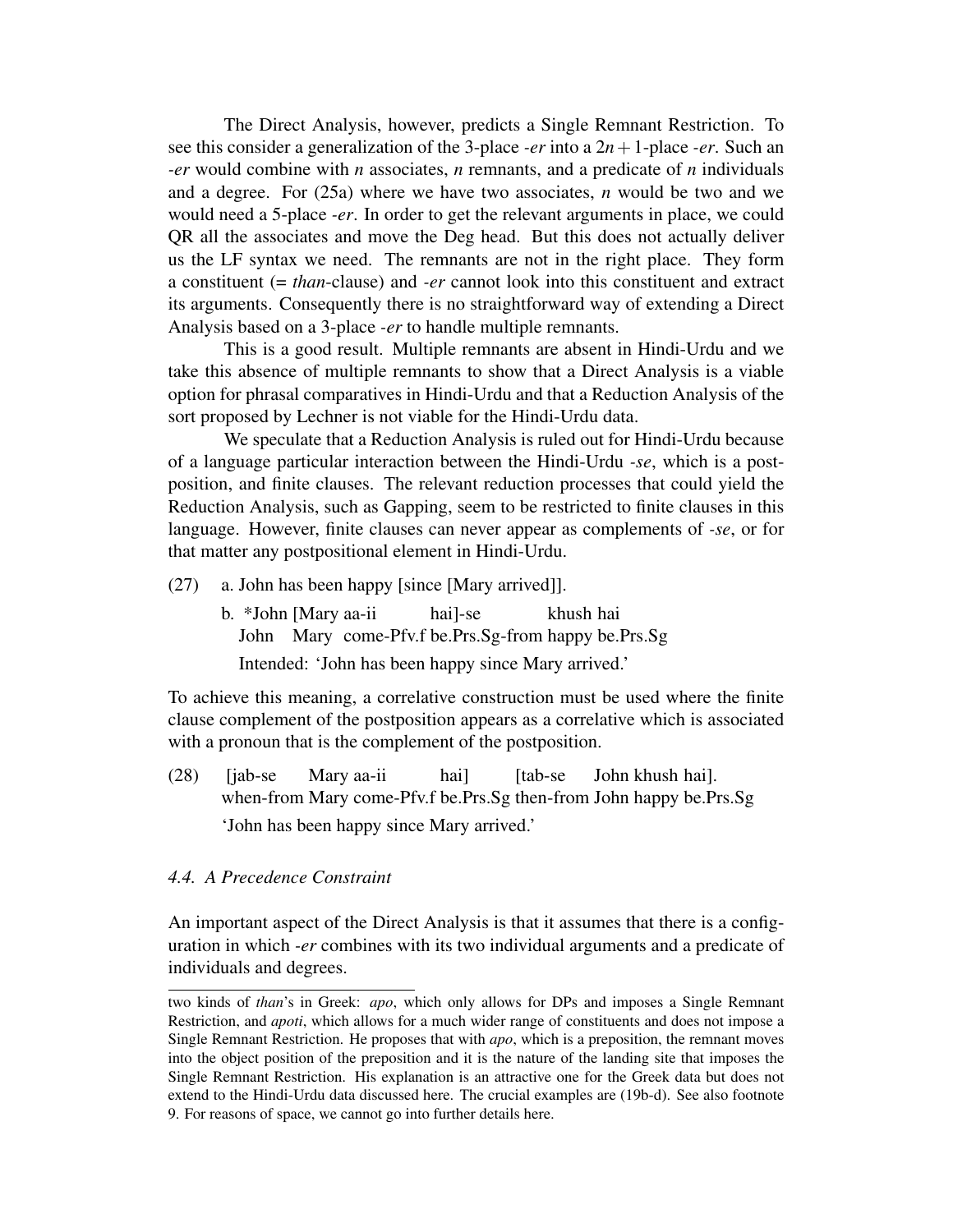(29) [Associate [[Remnant -er]  $[\lambda d.\lambda x$ . [Pred(*x*,*d*)]]]]

When the associate is the subject, it is in the right place to combine with *-er*.

(30) [Subject [[Remnant -er]  $[\lambda d.\lambda x$ . [Pred $(x, d)$ ]]]]

But when the associate is not the subject, it must undergo movement to appear as an argument of *-er* and thereby create the compared predicate. In a language with covert movement, this movement need not be overt (see (9)).

As is well known from the scopal ambiguity of sentences like *Some boy likes every girl*, surface syntactic scope does not determine scopal relations in English. To derive scopal relations that do not correspond to surface scope, we need covert scope shifting operations. There are several ways of implementing a covert scope shifting operation. A common one is in terms of QR. It has also been noted that there are languages where covert scope shifting operations are either unavailable or very restricted. Hindi-Urdu is such a language as shown by the unavailability of inverse scope in (31a). To get inverse scope, overt scrambling is necessary as shown by (31b) (see Nevins & Anand 2003 for some qualifications).

(31) a. some  $>$  all, unavailable: all  $>$  some

kisi larke-ne har tiicar-se some boy-Erg every teacher-from blessing.m take.Pfv.MSg aashirvaad liyaa

'Some boy took blessings from every teacher.'

b. all > some, also available: some > all

har t . iicar-se every teacher-from some boy-Erg blessing.m take.Pfv.MSg kisi larke-ne aashirvaad liyaa

'Some boy took blessings from every teacher.'

We take (31) to demonstrate the unavailability of covert QR of DPs in Hindi-Urdu. Given this unavailability, we predict any phrasal comparative where the associate is not in the right position to combine with *-er* on the surface to be deviant. We also predict that if overt scrambling brings the associate to a position where it can combine with *-er*, the deviance should disappear. (32) shows that this is the case.

 $(32)$  a. remnant > more > associate

\*MP-se zyaadaa logõ-ne MP-than more people-Erg LGB.f read-Pfv.f LGB paṛh-ii

'More people read LGB than the MP.' (intended, but unavailable)<sup>12</sup> LF: \*[[-er than the MP] [λ*d*.[*d*-many people read LGB]]]

<sup>12</sup>This sentence is actually grammatical but with a distinctive prosody which groups together *MPse* 'MP-than' and *zyaadaa* 'more' and puts a pause between *zyaadaa* and *logo-ne ˜* 'people-Erg'. The interpretation associated with this prosody could be characterized as follows: 'it would be more appropriate to say that people read LGB than to say that people read MP'. We have not worked out the details of how this reading is to be derived but what already seems clear is that this interpretation works off a structure where the *zyaadaa* 'more' does not form a constituent with the subject or quantify over a degree argument associated with the subject. Support for this comes from the fact that the relevant interpretation is available even when the subject *logo-ne ˜* 'people-Erg' is replaced by a non-degree-quantifiable proper name subject.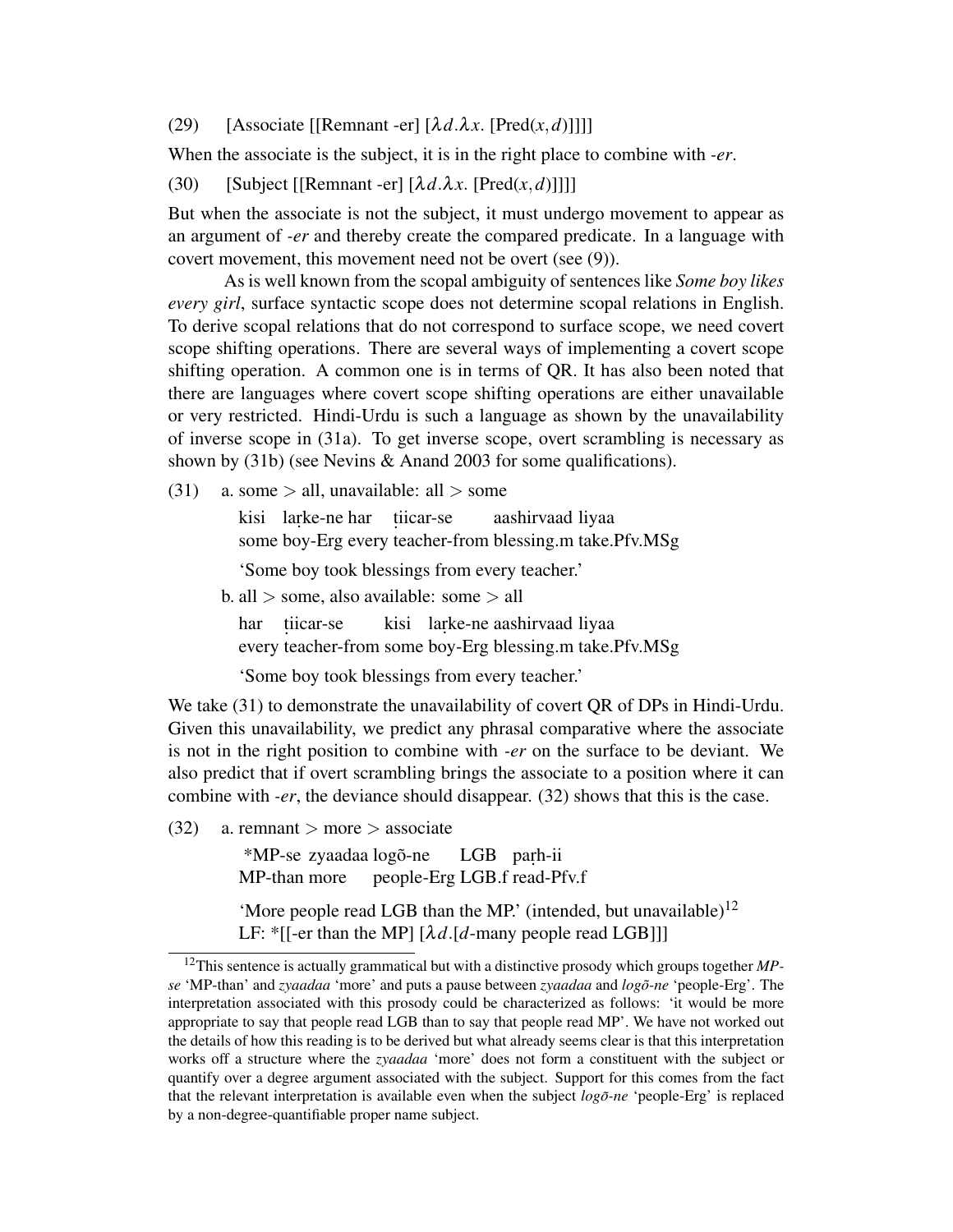b. associate  $>$  remnant  $>$  more

LGB MP-se zyaadaa logõ-ne LGB.f MP-than more people-Erg read-Pfv.f parh-ii 'More people read LGB than the MP.' LF: [LGB [[-er than the MP]  $[\lambda d.\lambda x.[d$ -many people read *x*]]]]

The precedence constraint found with Hindi-Urdu phrasal comparatives follows directly from the Direct Analysis combined with the independent unavailability of covert QR in Hindi-Urdu. One implication of the precedence constraint is that associates need to overtly move to the position where *-er* takes scope. As a result, the locality constraints in Hindi-Urdu phrasal comparatives are just locality constraints on overt movement. This is shown in (33). Relative clauses are islands for overt movement in Hindi-Urdu and an associate cannot move out of a relative clause island to combine with a degree head.

(33) \*[Arundhati-ne]*<sup>i</sup>* Vikram-se zyaadaa log Arundhati-Erg Vikram-than more people that book Rel write-Pfv.f [vo kitaab [jo t*i* likh-ii hai]] be.Prs.Sg read-Fut.3MPl parh-e:ge

Intended: 'More people will read the book that Arundhati wrote than (the book that) Vikram (wrote).'

### *4.5. Binding Effects*

The data from binding effects in English phrasal comparatives was crucial in deciding that the Direct Analysis could not be available in English. With respect to binding, the remnant DP in an English phrasal comparative seemed to have the same possibilities as the associate. This property could be made to follow naturally within a Reduction Analysis but could not be handled within a Direct Analysis. We have argued so far that the Direct Analysis is available in Hindi-Urdu and that the Reduction Analysis is not. Therefore we expect the binding properties of the remnant in Hindi-Urdu phrasal comparatives to be different from English. In particular, we do not expect there to be a connection between the binding possibilities of the associate and the binding possibilities of the remnant.

According to the Direct Analysis, the remnant is a PP and thus we expect it to pattern with other PPs with respect to binding properties. This turns out to be the case. The binding properties of PPs in Hindi-Urdu are as follows:

- (34) a. Subjects can bind reflexives and reflexive possessors inside PPs. Pronominal possessors inside PPs cannot be coreferent with the subject.
	- b. PPs pattern with arguments with respect to Principle B.
	- c. Co-arguments that precede the PP c-command it and the PP c-commands co-arguments that follow it.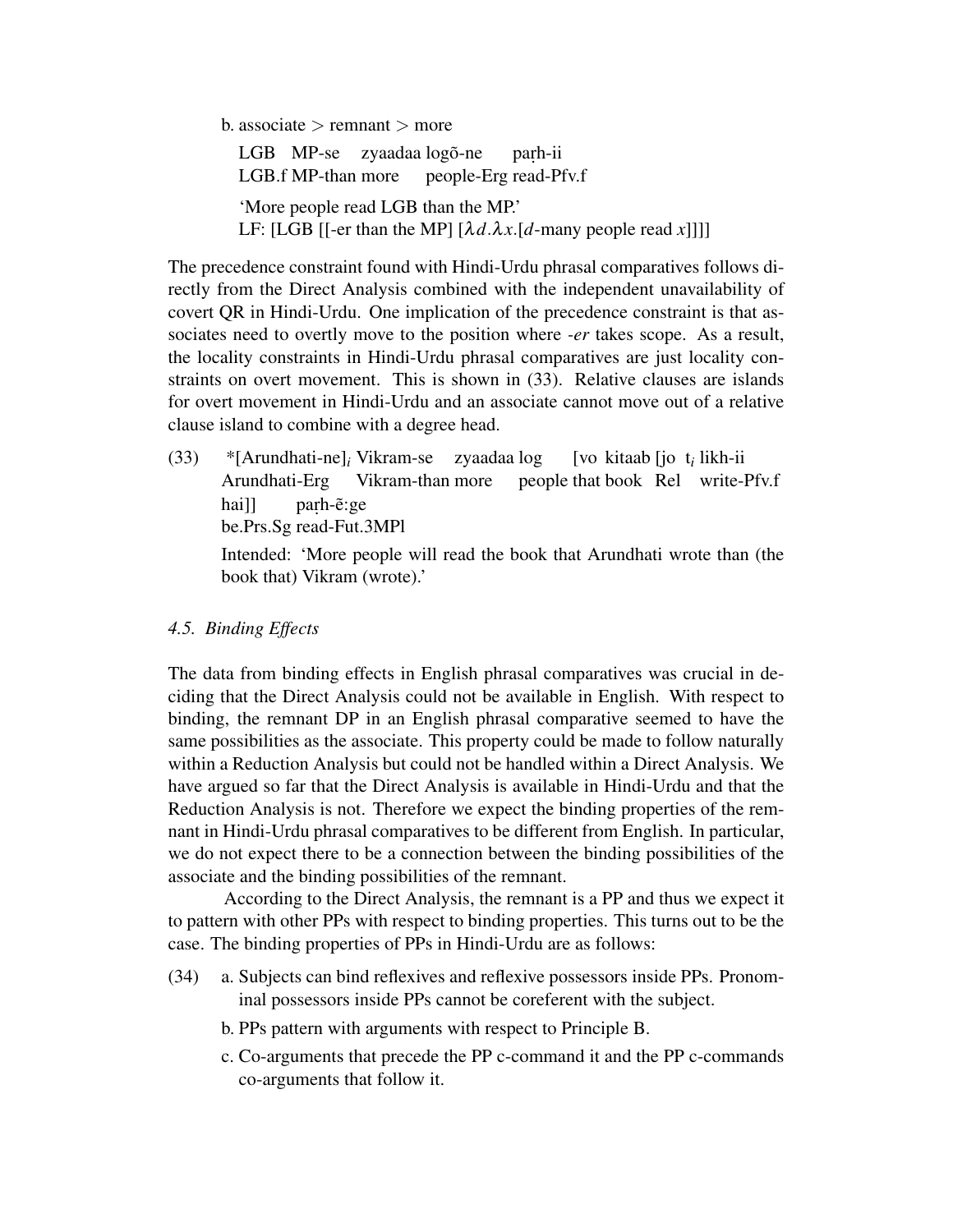The *than*-phrase in Hindi-Urdu has exactly the binding properties outlined above. We demonstrate some of these properties here. Pronominal *than*-phrases as well as pronominal possessors inside *than*-phrases display obviation with respect to the subject. To achieve binding with the subject, an anaphor must be used.

(35) a. anaphoric binding, pronominal obviation by subject:

koi-bhii<sub>*i*</sub> apne aap-se<sub>i</sub>/us-se<sub>j/∗i</sub> lambaa nahĩ: ho sak-taa anyone self's self-than/him-than tall Neg be can-Hab.MSg

'No one<sub>*i*</sub> can be taller than himself<sub>*i*</sub>/him<sub>*j/\*i*</sub>.

b. anaphoric binding, pronominal obviation of possessors by subject:

Atif*<sup>i</sup>* apnii*<sup>i</sup>* /us-kii*j*/∗*<sup>i</sup>* behen-se lambaa hai Atif self.f/he-Gen.f sister-than tall be.Prs.Sg

'Atif*<sup>i</sup>* is taller than self*i*'s sister/his*j*/∗*<sup>i</sup>* sister.'

Without providing the actual examples, we note that pronominal *than*-phrases trigger Principle B effects with respect to other arguments. But non-subject arguments do not obviate pronominal possessors inside *than*-phrases. The binding possibilities of *than*-phrases are fully determined by its surface position with respect to other arguments of its predicate. (36/37a) show us that if a pronominal co-argument precedes the *than*-phrase it cannot be coreferent with a proper name inside the *than*phrase. When the relative order is reversed as in (36/37b), coreference is possible.

(36) a. ....pron*<sup>i</sup>* ...[than Peter's*<sup>i</sup>* sister].... : coreference is not ok

**Sally-ne** us-ko<sub>i</sub> Peter-kii<sub>j/∗*i*</sub> behen-se zyaadaa logõ-se Sally-Erg he-Dat Peter-Gen.f sister-than more people-with milvaa-yaa introduce-Pfv.MSg

'Sally introduced him*<sup>i</sup>* to more people than Peter's*<sup>i</sup>* sister.

b. ...[than Peter's*<sup>i</sup>* sister]....pron*<sup>i</sup>* ..... : coreference is ok

Sally-ne Peter-kii<sub>i</sub> behen-se us-ko<sub>i/j</sub> zyaadaa logõ-se Sally-Erg Peter-Gen.f sister-than he-Dat more people-with milvaa-yaa introduce-Pfv.MSg

'Sally introduced him*<sup>i</sup>* to more people than Peter's*<sup>i</sup>* sister.

(37) a. ....pron*<sup>i</sup>* ...[than Peter's*<sup>i</sup>* sister].... : coreference is not ok

Sally-kii Sally-Gen.f photo he-Dat Peter-Gen.f sister-Gen.f photo-than more foto us-ko*<sup>i</sup>* Peter-kii*j*/∗*<sup>i</sup>* behen-kii foto-se zyaadaa  $log\tilde{o}$ -ne people-Erg give.Pfv.f dii

'\*More people gave him*<sup>i</sup>* a picture of Sally than a picture of Peter*i*'s sister.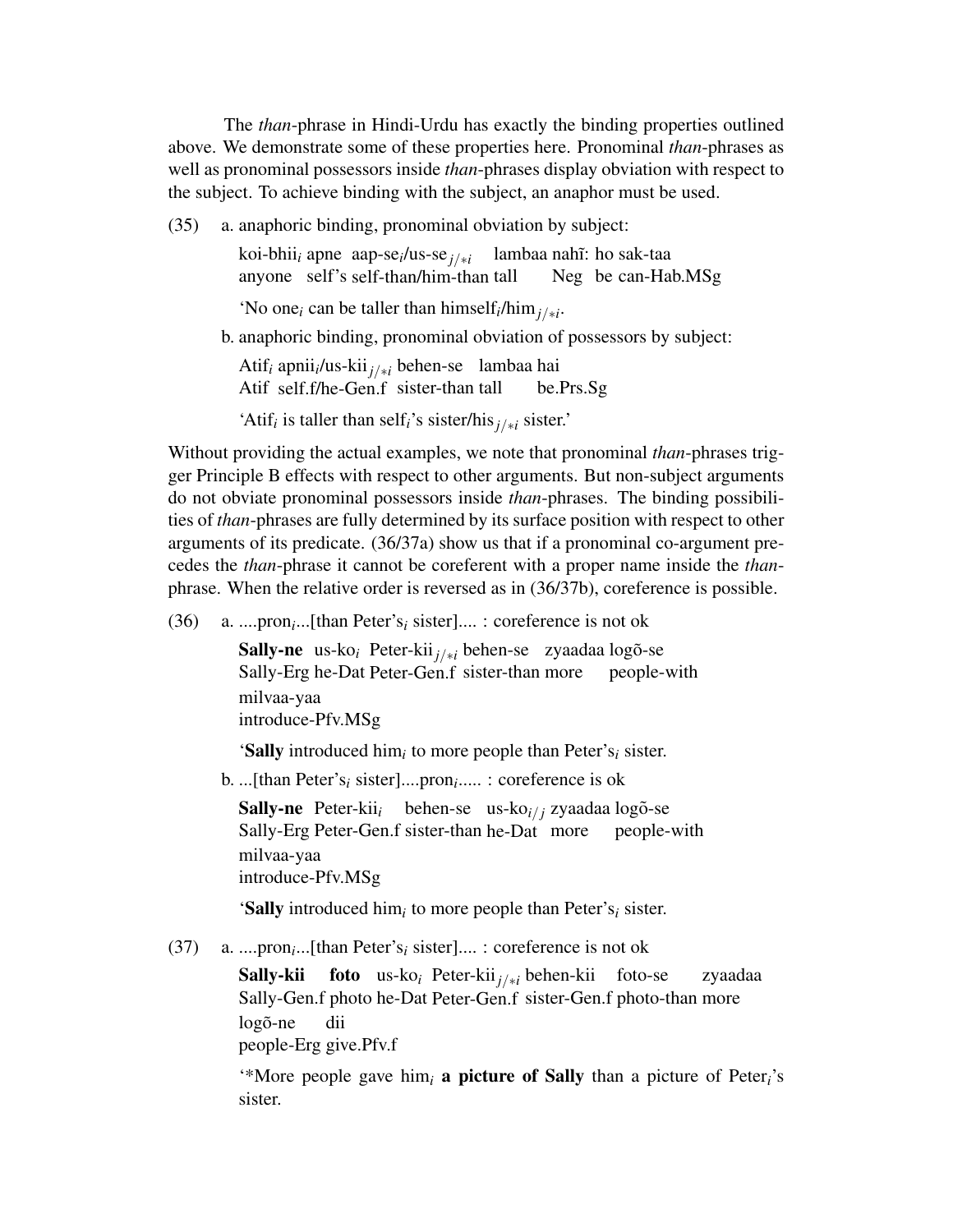b. ...[than Peter's*<sup>i</sup>* sister]....pron*<sup>i</sup>* ..... : coreference is ok

Sally-kii Sally-Gen.f photo Peter-Gen.f sister-Gen.f photo-than more foto Peter-kii*<sup>i</sup>* behen-kii foto-se zyaadaa  $log\tilde{o}$ -ne people-Erg he-Dat give.Pfv.f us-ko*i*/ *<sup>j</sup>* dii

'\*More people gave him*<sup>i</sup>* a picture of Sally than a picture of Peter*i*'s sister. (ungrammatical in English, good in Hindi-Urdu)

Note that the binding behavior of the *than*-phrases follows directly from its surface syntax. We did not need to postulate covert clausal structure to explain its binding properties. The structural location of the boldfaced associate does not play any role in determining the binding possibilities of the *than*-phrase. In all the examples in (36) and (37), the associate precedes (and c-commands) the pronoun. Yet only some are good. We would like to add, without offering the relevant examples in the interest of conserving space, that scrambling the pronoun to precede the associate in variants of (36/37) does not change the binding possibilities as long as the relative order between the pronoun and the *than*-phrase is maintained.

To sum up, we have seen that the binding data that forced us to abandon the Direct Analysis for English is unavailable in Hindi-Urdu. The binding properties of the *than*-phrase in Hindi-Urdu are the same as those of ordinary PPs in Hindi-Urdu. They do not constitute an argument against the availability of the Direct Analysis.

### 5. Scope of *than*-phrase internal QPs

The difference between Hindi-Urdu and English with respect to the availability of the Reduction Analysis and the Direct Analysis, respectively, is supported by the different interpretive possibilities available to *than*-phrase internal QPs in the two languages. English phrasal comparatives allow *-er* to take scope over a *than*-phrase internal QP. This can be seen in (38).

- (38) More students read every syntax paper than every semantics paper.
	- a. *than*-phrase-internal scope:

[-er [λ*d*.[*d*-many students read every semantics paper]]]

 $[\lambda d$ .[*d*-many students read every syntax paper]]

The number of students who read every syntax paper exceeds the number of students who read every semantics paper.

b. *than*-phrase-external scope: ???

[every syntax paper]  $\lambda x$ . [every semantics paper]  $\lambda y$ .

[[-er [λ*d*. [*d*-many students read *y*]]]

 $[\lambda d. [d$ -many students read *x*]]]

The least read syntax paper was still read by more people than any semantics paper. (paraphraseable as: every syntax paper was read by more students than every semantics paper.)

(Carl Pollard, p.c., paraphrase of (38b) suggested by Lisa Travis)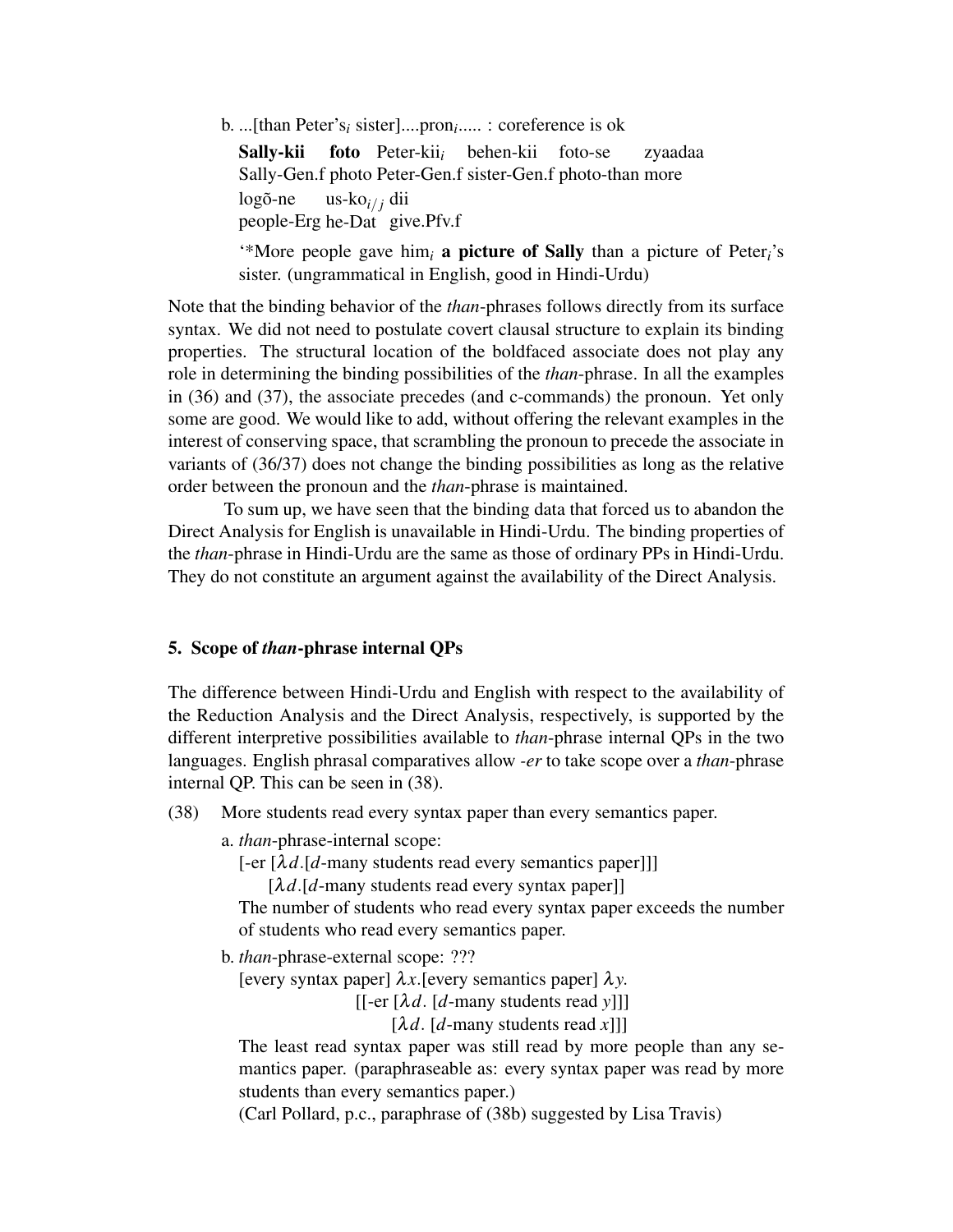It is not clear to us whether the reading corresponding to the QP taking scope over *-er*, i.e. the reading indicated by (38b), is actually available. In other environments, such a reading seems to be quite freely available.

(39) Mary, a first grader, is taller than every third grader in our school.

a. unavailable: *-er* > *every*

[[-er  $[\lambda d]$ . [every third grader is *d*-tall]]]  $[\lambda d]$ .[Mary is *d*-tall]]] ( $\approx$  Mary is taller than the shortest third grader. (assuming monotonicity))

b. available: *every* > *-er*

 $\left[$ [every third grader]  $\left[ \lambda x \right]$ .  $\left[ \left[ -e \right] \left[ \lambda d \right]$ .  $\left[ x \right]$  is *d*-tall  $\left[ \left[ \lambda d \right] \right]$ .  $\left[ \left[ \lambda d \right]$ .  $\left[ \left[ \left[ \lambda d \right] \right] \right]$ ( $\approx$  For every third grader *x*, Mary is taller than *x*.)

(see Heim 2000, 2006, Larson 1988, Schwarzschild and Wilkinson 2002)

The apparent scoping-out behavior in (39) receives a very straightforward treatment within the Direct Analysis. The 3-place *-er* involved in the Direct Analysis combines with individual arguments and so any quantificational expressions need to QR out. But they can also be handled by a Reduction Analysis which can appeal to the fact that the interpretive restrictions noted for (39) also apply to *Mary is taller than every third grader in our school is*, a clausal comparative. Then whatever mechanism one uses to handle this clausal comparative can be used to handle (39) by a proponent of the Reduction Analysis.

When can a QP take scope inside a *than*-phrase and when must it (seem to) scope out? The generalization seems to be as follows.

- (40) If a QP c-commands the site of degree abstraction, it must scope out. Otherwise it takes scope within the *than*-phrase.
	- a. degree abstraction c-commands QP: *than*-phrase-internal scope ok Craige assigned more students every paper by Egli than every paper by Klein.
	- b. QP c-commands degree abstraction: QP must scope out Craige assigned every first year student more papers than every second year student.

What this generalization tells us is that the need/ability to scope out of a *than*-phrase is not reducible to a subject/non-subject asymmetry. Instead it is only by making reference to the hierarchical relationship between the remnant and the site of degree abstraction within an abstract clause that this generalization can be stated. This by itself suggests the need for a Reduction Analysis in English.

We saw earlier that both a Direct Analysis and a Reduction Analysis can handle cases of QPs (apparently) scoping over *-er*. What about cases of QPs scoping below *-er*? Such cases are easy for a Reduction Analysis to handle. But not for a Direct Analysis, which forces any QPs to scope out. There is simply no other alternative.<sup>13</sup> We now make a rather strong prediction. Given that we have argued that

<sup>13</sup>An alternative would become available if we had a higher order *-erhigh* that combined with two quantifiers and a predicate of degrees and quantifiers.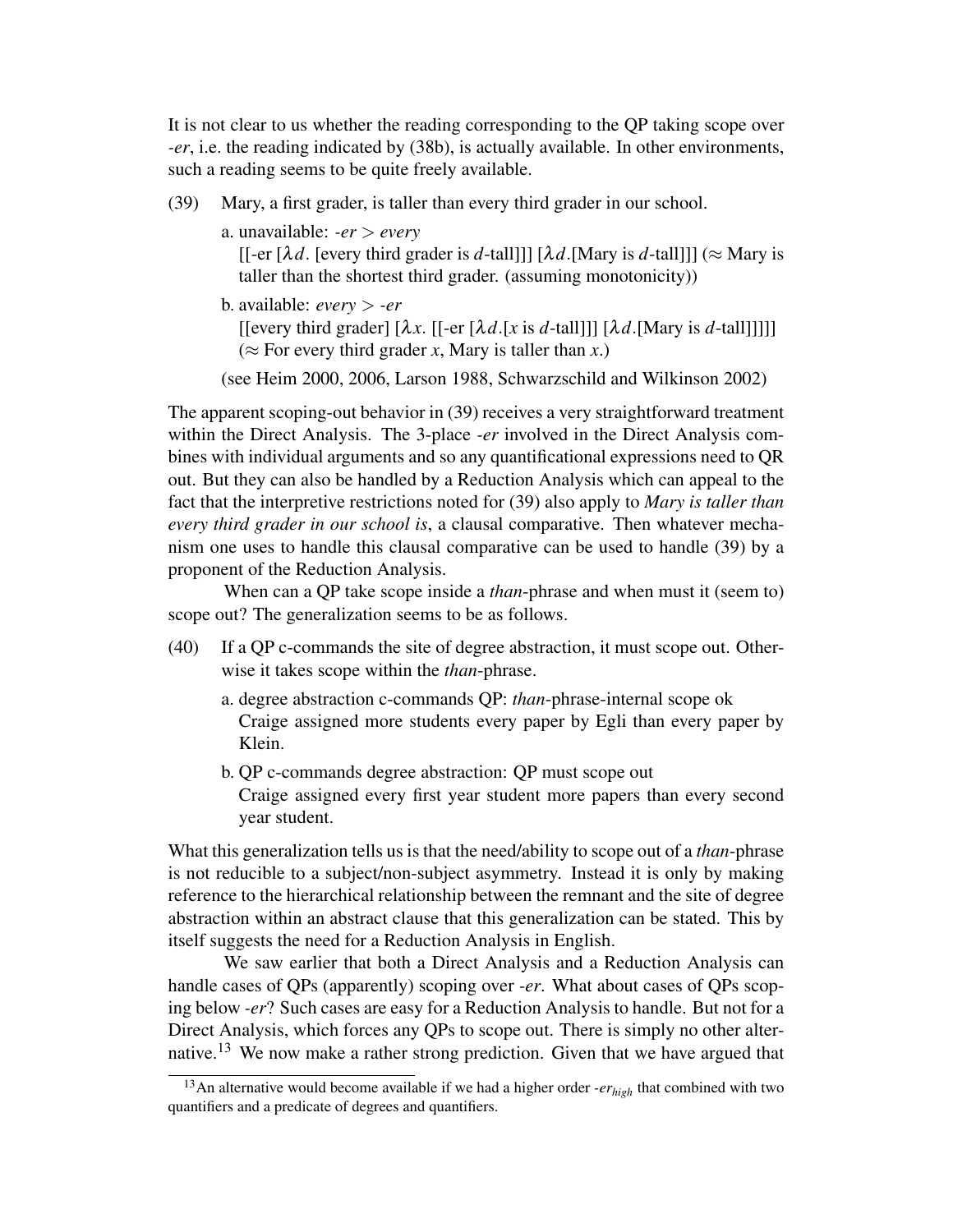only the Direct Analysis and not the Reduction Analysis is available for phrasal comparatives in Hindi-Urdu, we predict that the judgments for the Hindi-Urdu counterpart of (38) will be the mirror image of the English (38) i.e. the scopingin reading in (38a) will be unavailable and the scoping-out reading in (38b) will be available. This is in fact the case. The Hindi-Urdu counterpart of (38) does not allow for the *than*-phrase-internal scope reading. The only interpretation available is the external scope reading.

 $(41)$ every syntax paper every semantics paper-than more syntax paper] [har semantics paper]-se zyaadaa logõ-ne people-Erg parh-aa read-Pfv 'More people read every syntax paper than every semantics paper.' *every* > *-er*: available; *-er* > *every*: unavailable

To get the *than*-phrase-internal scope, a clausal comparative must be used.

 $(42)$  [jitne] how.many people-Erg every semantics paper read-Pfv that-than more  $log\tilde{o}$ -ne har semantics paper parh-aa] [us-se zyaadaa  $log\tilde{o}$ -ne people-Erg every syntax paper read-Pfv har syntax paper parh-aa]

'More people read every syntax paper than did every semantics paper.'

The scope facts thus provide additional support for our two claims. The first is that the Direct Analysis is available in Hindi-Urdu but not in English. This is why Hindi-Urdu allows/forces for *than*-phrase-internal QPs to scope out in (41) but English does not. The second is that the Reduction Analysis is available in English but not in Hindi-Urdu. The differential availability of the Reduction Analysis explains why QPs can scope-in in the English (38a) but not in the Hindi-Urdu (41).

### 6. Handling Crosslinguistic Variation

We have demonstrated that phrasal comparatives in English and Hindi-Urdu differ systematically. English phrasal comparatives involve a Reduction Analysis and block a Direct Analysis. The crucial data for this came from the binding properties of the remnant. Additional support came from the scopal properties of remnants. This means that English only has one *-er*, which is a 2-place *-er*.

Hindi-Urdu phrasal comparatives present a more complex picture. The binding data does not rule out the Direct Analysis while the Single Remnant Re-

<sup>(</sup>i)  $\left[ \right. -e\mathbf{r}_{high} \right] = \lambda Q_{(et)t} \cdot \lambda \mathcal{D}_{d((et)t)t} \cdot \lambda P_{(et)t} \cdot \exists d[\mathcal{D}(P,d) \wedge \neg \mathcal{D}(Q,d)]$ 

Such a higher order *-er* would allow for a QP to take scope inside the *than*-phrase even with the Direct Analysis and would generate the desired meaning for (38). But this entry for *-er* would also allow for a QP to take scope within the *than*-phrase in cases like (39). Since in Hindi-Urdu neither is a possibility, we must conclude that *-erhigh* is not available. We speculate that even if *-erhigh* were available, Beck's (1996)/Fox's (2000) constraint against higher order traces would make it unusable.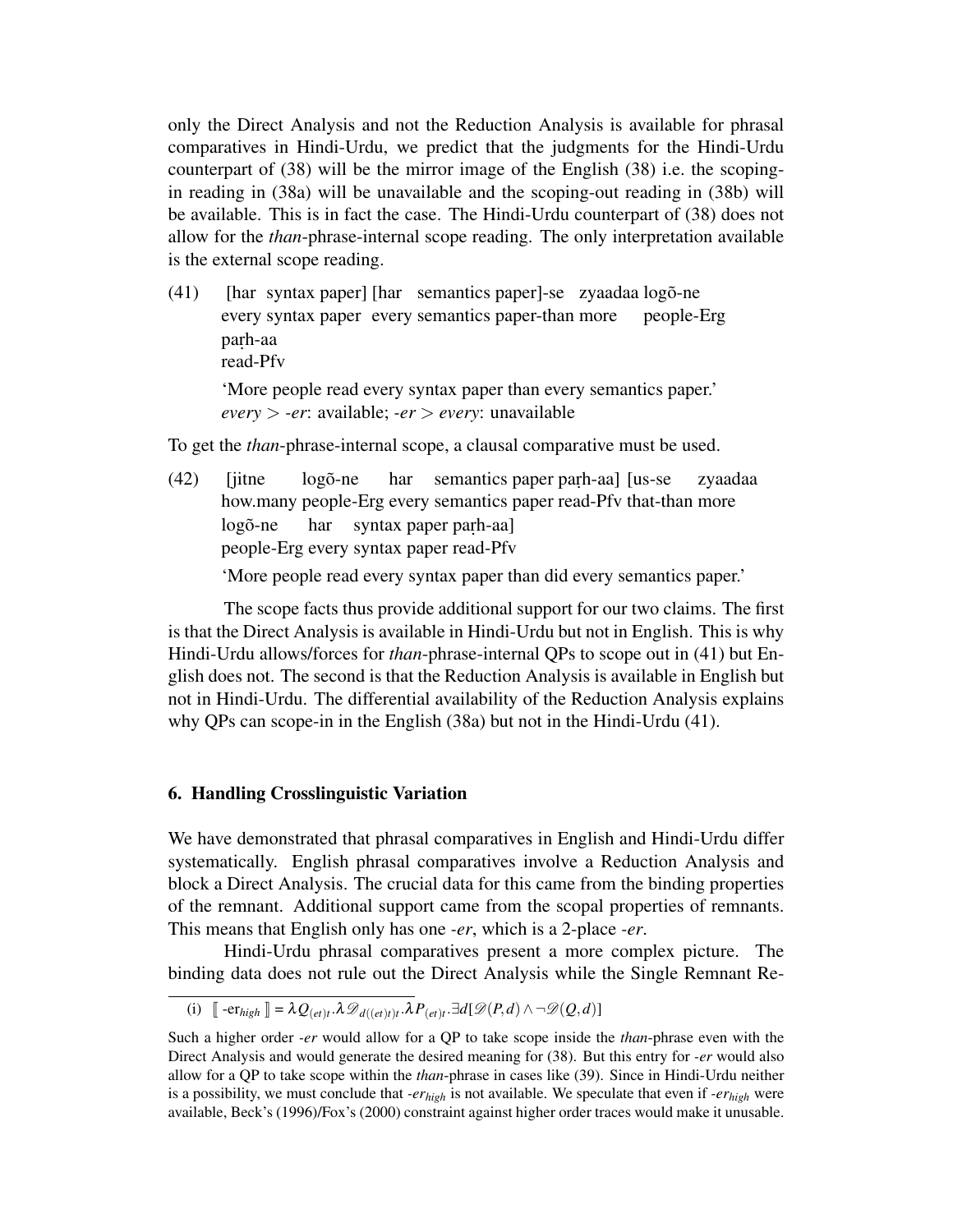striction and the scope facts argue against the Reduction Analysis. The Direct Analysis requires a 3-place *-er*. But we also need a 2-place *-er* to handle the *more than n* cases and correlatives. Hindi-Urdu, then, has both a 2-place *-er* and a 3-place *-er*.

We would now like to explain why these languages differ in these ways. Why does Hindi-Urdu lack the Reduction Analysis, why does English lack the Direct Analysis, and why does English lack a 3-place *-er*? These are three questions but they actually reduce to two. The absence of a Direct Analysis in English follows directly from the absence of a 3-place *-er*. We have already provided a speculation concerning the first question. We think that the Reduction Analysis is unavailable for Hindi-Urdu phrasal comparatives because the environment in which the relevant reduction operations such as gapping apply is systematically unavailable in Hindi-Urdu. Such operations apply to finite clauses in Hindi-Urdu and finite clauses cannot appear as a complement of a postposition, which is what the Hindi-Urdu  *se* is. Consequently the Reduction Analysis is unavailable - not due to a specific constraint against it but due to independent properties of the language.

We now come to the last question: why does English lack a 3-place *-er*. The right way to answer this question, we believe, is to turn it around. Why does Hindi-Urdu have a 3-place *-er*? As far as we know all languages with comparatives have a 2-place *-er*. Why does Hindi-Urdu come to have a 3-place *-er*? Our suggestion is that the basic meaning of quantificational operators, one that is universally available, involves a 2-place semantics. Since *-er* is a degree quantifier, a learner of any language gets its 2-place version for free. 3-place *-er*, however, is only postulated if there is evidence in the form of data that requires a 3-place *-er*, data that cannot be handled by a 2-place *-er*. 3-place *-er* is extrapolated from the lexical entry for 2-place *-er*. In English, the relevant reduction operations are available and there is no evidence that forces the learner to assume a 3-place *-er* (and a Direct Analysis to go with it). But in Hindi-Urdu, the learner is unable to use the relevant reduction operations in the complement of *-se*/'than', forcing the learner to assume a 3-place *-er* and a Direct Analysis to go with it. In Hindi-Urdu, it is not possible to omit case-markers/postpositions even in the context of reduction operations. Therefore any phrasal comparative where the associate has an overt case marker/postposition on it constitutes positive evidence for 3-place *-er*. Such evidence is easy to come by in the primary linguistic data available to the learner.

In this context, we can ask why we do not seem to find corresponding 3 place versions of quantifiers over individual such as *every*. What would such a 3-place quantifier look like? Mechanically applying the process by which we get the 3-place *-er* from the 2-place *-er* to derive a 3-place *every* from the standard 2-place *every* yields the following:

(43)  $\mathbb{E} \text{every}_3 \mathbb{I} = \lambda x. \lambda P_{\text{eet}}.\lambda y. [P(x) \subseteq P(y)]$ 

Our response is that *every* does not generally combine with individuals and so the syntax does not provide support for the postulation of a 3-place *every*. There are marginal cases like *Every John likes pizza* but here it is plausible that proper names like *John* of type *e* can type-shift into an *et* meaning, allowing for us to retain the 2-place entry. This strategy cannot be used with phrasal comparatives where the